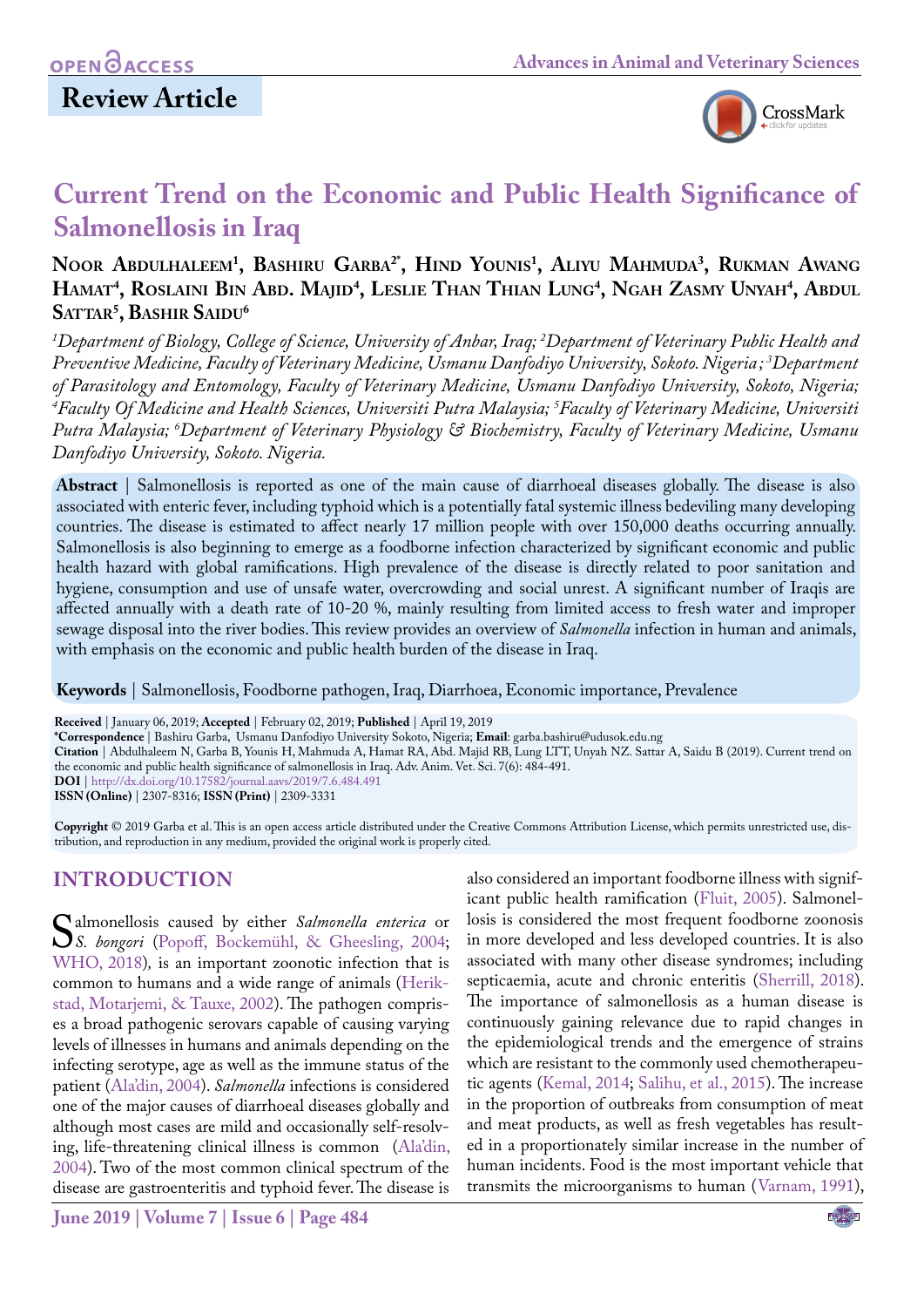# **OPEN**<sub>d</sub>

with poultry and poultry products being the most common source of Salmonellae as well as fresh fruits and vegetables, especially when they are consumed after improper processing ([Bailey & Cosby, 2003](#page-5-1); [Kimura et al., 2004\)](#page-6-4). The usual source of contamination to these edible products is either the poultry themselves, or following cross-contamination with faeces from reservoirs, as well as water, instruments and workers' hands during the animal handling and slaughtering process. Meanwhile, the main source of contamination of farm produce is by the application of manure from possibly infected or reservoir animals or humans.

#### **Global Burden of Salmonellosis**

The emergence of foodborne pathogens as an important public health hazard globally have been recognized in many countries in the last decade ([Herikstad et al., 2002\)](#page-6-0). *Salmonella* species are often incriminated as the primary causative agent of gastroenteritis globally. Similarly, Salmonella Typhi and Paratyphi are thought to be the major cause of enteric fever in humans. The global health burden posed by typhoid and paratyphoid fever is estimated to be more than twenty million cases annually, with over 200,000 deaths [\(Crump et al., 2004;](#page-5-2) [Crump & Mintz,](#page-5-3) [2010](#page-5-3)). Like the enteric infection, a significant fraction of the burden is witnessed among poorly immune young children and adults suffering from debilitating illnesses. Despite the public health and economic importance of this zoonotic disease and its widespread distribution globally, the actual human health impact of the disease has not been comprehensively ascertained (Majowicz et al., 2010). Gastroenteritis is associated with morbidity and mortality, and most of the human related enteric illnesses are seen in children, the elderly and individuals suffering from immune suppressing illnesses [\(Kirk et al., 2015](#page-6-5)). The burden of this foodborne disease is substantial; as almost 1 in every 10 individuals acquire the infection, and in severe cases, about 33 million individuals, mostly young children and the elderly die annually ([WHO, 2018](#page-7-0)). Salmonellosis is also said to be among the leading cause of diarrhoeal diseases, particularly among children living under poor hygienic conditions in most resource poor countries. Studies in developing countries indicated that incidence of diarrhoeal disease was reported to be in excess of 115 episodes per 1000 child annually (von Seidlein et al., 2006). Based on this data, it can be reasonably predicted that about 2.8 billion cases of diarrhoeal illness occur each year worldwide ([Scallan et al.,](#page-6-6) [2011](#page-6-6)). Although, the estimated total number of cases reported is often conflicting when compared to reports from other regions. The high number of cases recorded is as a result of mass production and distribution of food which aids the rapid dissemination of the pathogens. This is in addition to the emergence of multidrug resistant strains which poses new challenges in the prevention and control efforts. However, implementation and enforcement of safe food production and processing on a global scale will help

improve the present food safety concern and reduce the burden of salmonellosis.

### **Public Health Significance**

Prior to the war in 1990, the general public health indices and epidemiological situation in Iraq was at par with many developed countries where the health care delivery system is functioning optimally and arguably the best in the Middle East region. Unfortunately, within a decade, the situation has dramatically changed and become extremely dire. For instance, the World Health Organization (WHO) and United Nations Childrens' Fund (UNICEF) has estimated that for over 10 thousand population only 30 children suffering from diarrhoeal diseases, and 55 with respiratory illnesses as well as other child-related ailments had an access to healthcare institutions ([UNICEF, 2001\)](#page-6-7). Similarly, it is estimated that nearly a quarter of children in Iraq suffer from chronic malnutrition while the number of death ranked among the highest in the world ([UNICEF, 2001](#page-6-7)). The high morbidity and mortality observed among the Iraqi population is attributed to the dilapidation of health care infrastructure, infectious disease as well as other gastrointestinal tract infections, which accounts for about 70% of deaths among young children ([UNICEF, 2001\)](#page-6-7).

The number of outbreaks and hospitalizations as a result of infection with *Salmonella* has increased alarmingly in recent years [\(Betsy Booren, 2012](#page-5-4)). It is estimated that out of 9.4 million foodborne illnesses, *Salmonella* is projected to be responsible for about 10% of the illnesses, resulting in 19,336 hospitalizations and 378 deaths (Majowicz et al., 2010). *Salmonella* is projected to contribute 11% of all known foodborne illnesses (Majowicz et al., 2010) with death amounting to 28% (Majowicz et al., 2010). One of the important source of *Salmonella* infection is the consumption of meat, egg or feeds of poultry origin. Foodborne diseases constitute a public health hazard which tends to increase worldwide, particularly in individuals that patronize public eateries [\(Noori & Alwan, 2016\)](#page-6-8). Beef and chicken meat contaminated with fecal organisms represent an important food hygiene problem, especially when the contamination involves enteric pathogens like *Eschericia coli, Klebsiella, Proteus* as well as *Salmonella* species. In a recent study conducted by Noori and Alwan [\(Noori &](#page-6-8)  [Alwan, 2016](#page-6-8)) to determine the prevalence of some bacterial pathogens of public health significance among the local and imported broiler meat in local markets of Baghdad city, *Salmonella* represents 39% out of the 85% of the bacterial isolates detected. In addition, the *Salmonella* isolates were equally found to be multidrug resistant. The result of the above-mentioned study emphasizes the notion that poultry meat represents a very important source of infection with *Salmonella*. In addition, it also indicates the potential role of market contamination as a significant risk factor in the spread of the bacteria among households.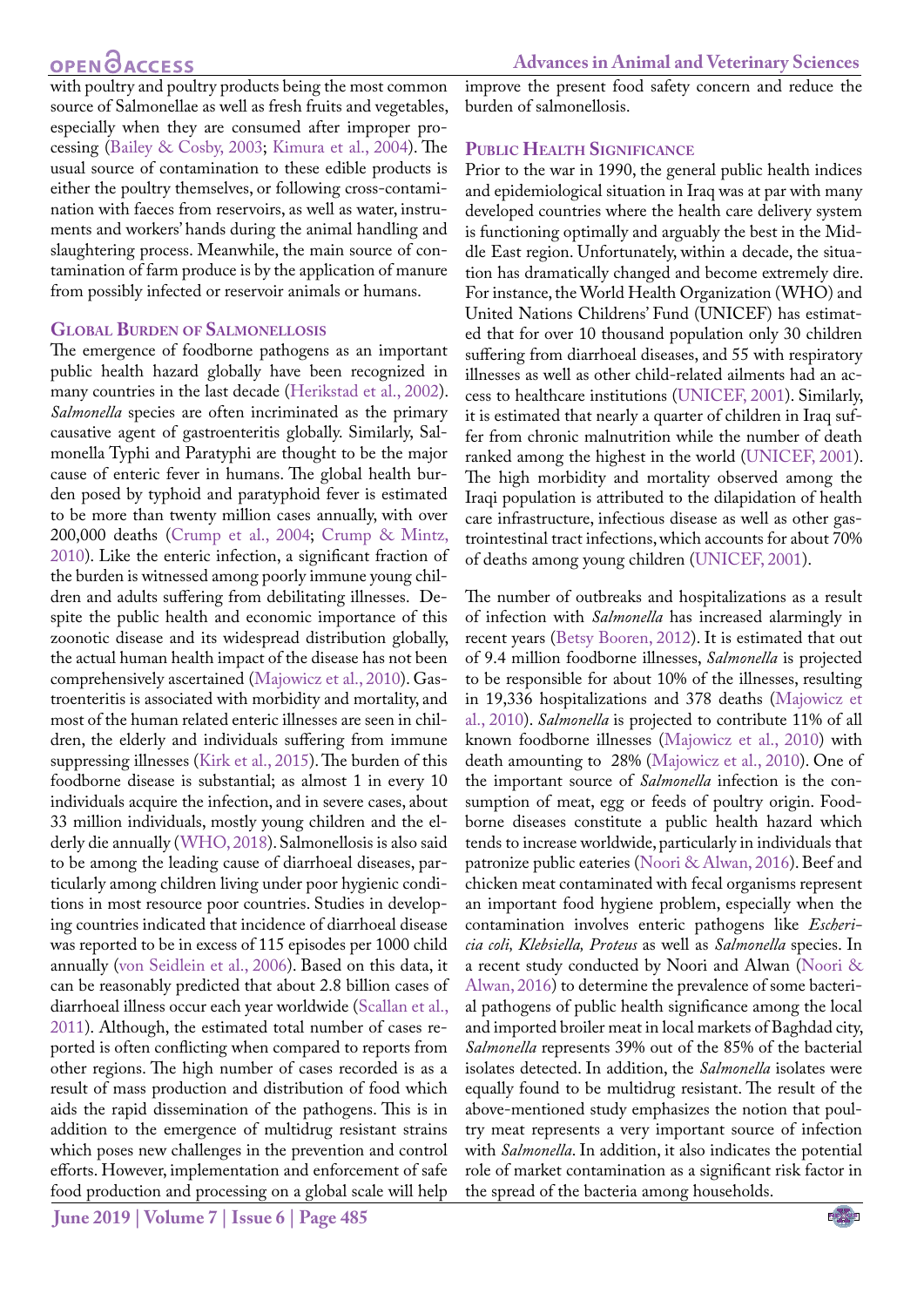# **OPEN**<sub>d</sub>

More importantly, is the fact that the species isolated are resistant to the commonly used antibiotics and hence constitutes a serious health hazard to consumers ([Noori](#page-6-8) [& Alwan, 2016;](#page-6-8) [Saikia & Joshi, 2010](#page-6-9)). The isolation of multidrug resistant *Salmonella* may indicate the source of poisoning from poultry meat that has resulted in increased hospitalizations as well as its associated economic repercussions ([Ezekiel et al., 2011\)](#page-5-5). Widespread distribution of drug-resistant salmonellae and complications associated with the treatment of infections constitute a serious threat to the public health ([Su et al., 2004\)](#page-6-10). In addition, the fact that most of the resistance exhibited by *Salmonella* serotypes is synonymous with the environment in which the organism flourishes. Immediate measures, comprising regulation and control of broad spectrum cephalosporins and fluoroquinolones in food animals and humans is paramount, especially in war torn Iraq. Moreover, detection of non-typhoidal *Salmonella* species in asymptomatic cats (carriers) has also been described as a potentially dangerous finding considering the close association of cats with human habitats. They could also provide a significant source of environmental contamination that may pose threat to public health ([Mushgil et al., 2014\)](#page-6-11). Thus, for effective control and prevention, efforts must be made to identify the potential source of the bacteria and strengthening of health care centers, especially in places like Iraq that have been devastated by long term conflict and war.

### **Economic Importance**

Foodborne zoonoses including salmonellosis represent a serious challenge to the food industries and food security globally. Thus, efforts must be geared towards overcoming them as a means of enhancing public health and meeting needs of people for food supply. Sustainable *Salmonella* prevention can only however be achieved based on a systematic approach that needs to be holistic and comprehensive. Salmonellosis is associated with considerable social and economic burden resulting from financial costs upon the poultry industry and especially upon the infected individuals and their family as a result of hospitalization and death ([Sockett & Roberts, 1991](#page-6-12)). While the cost incurred by the public-sector results from expenses from treatments and care of patients, as well as the environmental health services undertaken during investigation and management of the illness; the financial burden on the affected industries is borne from loss in productivity from both workers infected due to absentia and sponsorship of treatment (D'Aoust, 1994). Despite the economic importance of this disease, data on the actual economic burden is lacking. The situation in Iraq is even worse given loss of resources and displacement caused by war and civil unrest ([WHO, 2014\)](#page-7-2). Nonetheless, despite the economic burden exerted by salmonellosis, the disease is manageable under enabling environments. The situation is exacerbated by the migration of health care providers and doctors from these areas affected

### **Advances in Animal and Veterinary Sciences**

by war to regions where the safety of their lives and that of their families is guaranteed, thereby creating a huge vacuum and compromising the ability to actually collect and ascertain the actual burden of the disease. The estimation of the costs as well as familiarization with the features and characteristics of the disease could be useful for an economic evaluation in order to ascertain the actual financial burden, which in turn will aid the development and implementation of preventive measures ([Roberts, 2000](#page-6-13)). Several studies have demonstrated that *Salmonella* have been responsible for significant losses resulting from medication and labor absenteeism [\(EFSA, 2009\)](#page-5-6). This finding is supported by the report of the USDA Economic Research Service (ERS) who estimated an annual medical costs of US\$ 9,087 for each hospitalized patient, with cases of death between, 960 to 1920 annually. Similar situation has been reported in the European Union where around  $\epsilon$ 4,000 has been spent on the treatment of patients [\(EFSA,](#page-5-6)  [2009\)](#page-5-6). In terms of livestock productivity, salmonellosis is a significant cause of economic loss due to death, cost of diagnosis and treatment, cost of cleaning and disinfection as well as cost of control and prevention ([Kemal, 2014\)](#page-6-2). In a related study conducted among buffaloes, *Salmonella anatum*, *S. muenchen* and *S. enteritidis* were found to be the most common isolates with 68.18%, 18.18% and 13.64% prevalence, respectively [\(Abdulrahman & Al-Hashimi,](#page-5-7)  [2014\)](#page-5-7). However, in a recent study conducted to determine the prevalence, risk factors, and antimicrobial resistance of salmonella species associated with gastroenteritis in Thi-Qar Governorate, Southeastern Iraq, 33 (10.3%) cases were stool culture-positive for non-typhoidal *Salmonella enterica* with Typhimurium (54%) being the majority. Multivariable logistic regression analysis showed that children from households supplied by pipe water has a higher chance of acquiring infection (4.7%) compared to those supplied with reverse osmosis treated water (Harb et al, 2017). This outcome may be as a result of breakage of water pipes passing through the sewage, thereby contaminating the drinking water (Harb et al., 2017).

### **Sources of** *Salmonella* **in Iraq**

Many domestic animal species are known to carry different *Salmonella* spp and serotypes, thereby serving as potential source of contamination [\(Fufa et al., 2017\)](#page-5-8). In this regard, many efforts have been made to detect and determine the the prevailing *Salmonella* serotypes in Iraq. Both *S. Newport* and *S. typhimurium* have been isolated in faeces of sheep and cattle in the Duhok Abattoir, Kurdistan, Iraq (Zubair and Ibrahim, 2012; [Martin et al., 2016\)](#page-6-14). Similarly, *S. hato, S. typhimurium, S. hadar,* and *S. enteritidis* have been successfully isolated from faeces and gall bladder of goats in four central provinces of Iraq [\(Abdulrahman and](#page-5-7)  [Al-Hashimi, 2014\)](#page-5-7). In addition to the aforementioned, domestic animals and birds have been found to harbor the bacteria in their intestine as a component of their normal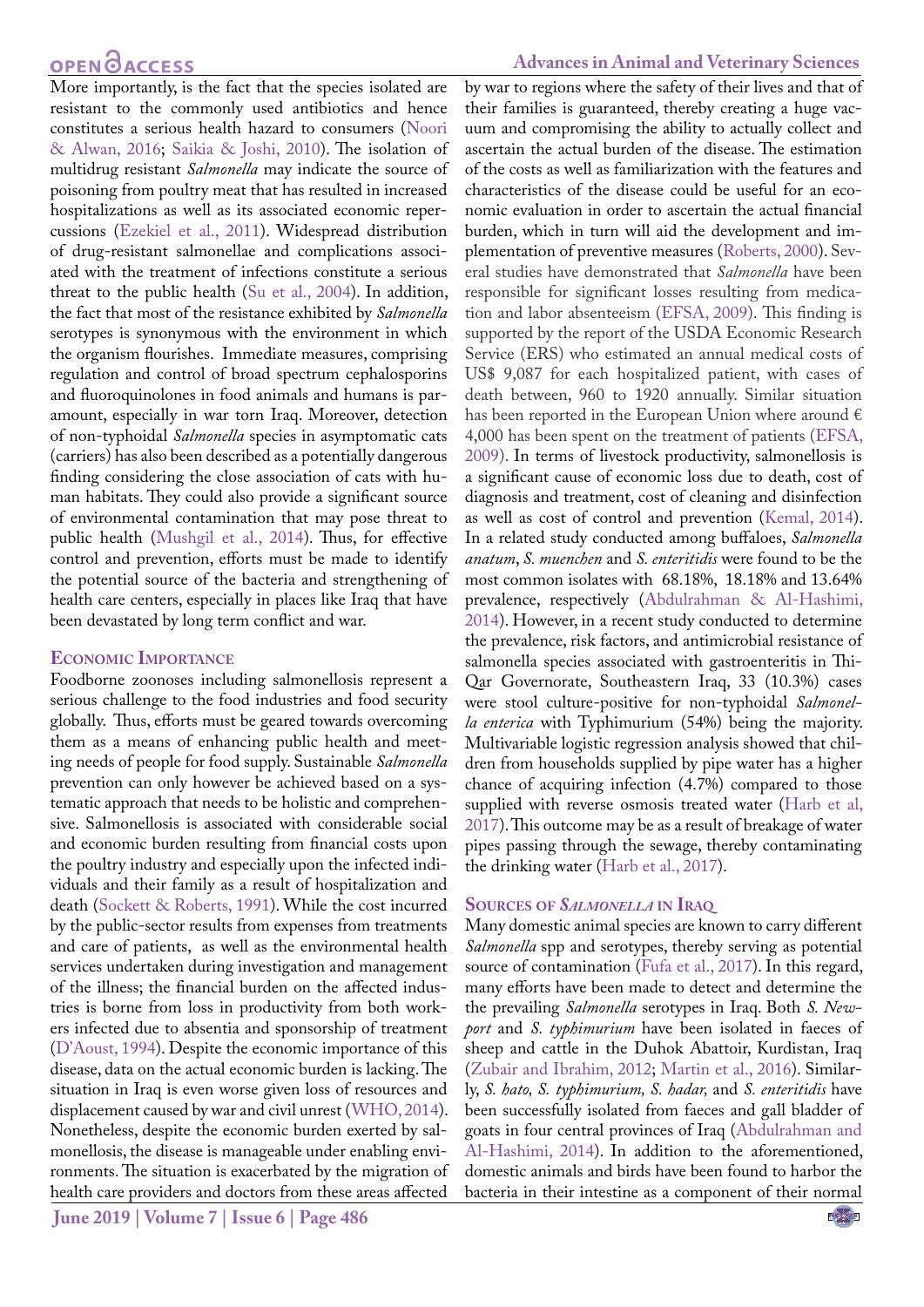## **OPEN**OACCESS

flora, thereby constituting a probable source of infection to humans ([Chandra et al., 2006\)](#page-5-9). Meats are often contaminated with this pathogen in most abattoirs during processing mostly from the faecal material of carrier animals, which often contaminate equipment, floors and personnel working in slaughter houses, particularly where hygiene is not observed. Hence, *Salmonella* spp are known to contaminate meat at any stage of production from abattoir to retail markets.

Carcasses of slaughtered animals and other meat products can also become contaminated during the processing and distribution stages (Hjartardóttir et al., 2002). Another important source of salmonellosis is the consumption of fruits or vegetable produced on farms where organic manure is used during their cultivation [\(Al-Nakhli et al.,](#page-5-10) [1999\)](#page-5-10). Moreover, this pathogen is known to survive and be transmitted by eating undercooked meat, or drinking water contaminated with faeces of infected animals or humans (Willey, 2015). Hence it is also considered a potential source of food poisoning in humans [\(Akoachere et al.,](#page-5-11) [2009\)](#page-5-11). The Center for Food Security and Public Health (CFSPH), reported that contaminated food of animal origin, especially meat products obtained from cattle and pigs, represent a major source of salmonella infection in humans ([Rovid, 2005\)](#page-6-15). The bacteria is responsible for a significant morbidity and mortality in both humans and susceptible animals [\(Akoachere et al., 2009](#page-5-11)). Callaway et al. ([Callaway et al., 2008\)](#page-5-12) reported that approximately 1.3 million people contracted food borne illnesses in the United States of America annually, which was attributed to salmonellosis. The widespread emergence of antimicrobial resistance is thought to be related to the unregulated use of antimicrobials in medical field and agricultural farming leading to the antibiotic gene cassettes dissemination ([Ferber, 1998;](#page-5-13) Lindstedt et al., 2003). This has resulted in the development of drug-resistant strains of organisms in animals which invariably get transmitted to humans [\(Gallardo et al., 1999](#page-5-14)). Despite the fact that up to 2541 *Salmonella* serovars have been identified worldwide to cause outbreaks of food-borne illnesses, only a limited number are known to cause human infection (Popoff et al., 2004). Among the most prevalent strains in the Middle East region is the *S. enterica* Typhimurium, unfortunately it has equally been shown to demonstrate extensive antibiotic resistance [\(Farag et al., 2013\)](#page-5-15). Moreover, non-typhoidal salmonella has been incriminated as the major cause of diarrhoea among children in both Baghdad and central Iraq ([Al-Kubaisy et al., 2015](#page-5-16)); likewise in Mosul, northern Iraq up to 15% prevalence have been reported [\(Al-Rajab et al., 1988](#page-5-17)). In general, child mortality rate of 13% for boys and 12% for girls was reported in Iraq in 2003. Nevertheless, not much study has been reported in the south of Iraq except for the recent report by Harb et al. (Harb et al., 2017) in Thi-Qar, where 10.3% prevalence

### **Advances in Animal and Veterinary Sciences**

was reported among children. *Salmonella typhimurium* is often used as a quality control indicator of food hygiene particularly among street vendors. Some of the common means by which foodborne pathogens are transmitted include the consumption of raw meat from sheep or beef or buffalo, and poultry products. Other important food items that could play a role in the transmission of the pathogen are milk, cheese, eggs, vegetables, and fruits ([Martin et al.,](#page-6-14)  [2016](#page-6-14)). A number of outbreaks have been reported due to the consumption of food contaminated with this pathogen in addition to a large number of infections. A large number of foodborne pathogens and other microbial food safety indicators such as *Salmonella, Listeria monocytogenes*, and *Escherichia coli* have been found to be associated with poultry in Iraq ([Kupradit et al., 2014\)](#page-6-16). Given the importance of these health challenges and ease of transmission of the pathogen, it has become imperative to device means by which the contamination by foodborne pathogens and other microbial food contamination are reduced and effectively monitored. The slab or boards where the carcasses are dressed and chopped are often left without proper washing and disinfection especially after every use. These surfaces are known to have the potentials of serving as a source of contamination to other carcasses and equipment as well as spread through flies or direct contact (Stevens et al., 2006). Ineffective protections of foods from dust and flies which occasionally harbor food borne pathogens are all important factors in the transmission of salmonellosis in addition to difficulties in sustaining required temperature for storage of food substances ([Bryan et al., 1988](#page-5-18)). This may account for the continued contamination of raw foods with pathogenic bacteria including the role of food vendors especially during preparation and handling after cooking [\(Bryan et al., 1988](#page-5-18); Zaghloul, 2014). This situation is common among some modern food service establishments who operate under poor hygienic condition ([Scott](#page-6-17)  [& Gravani, 2005\)](#page-6-17).

The safety precautions observed during production of poultry feed and the eventual quality is great significance in developed countries, hence, feed safety is seen as an essential requirement for all animals. Poorly processed animals can pose a health hazard and can also result in great economic losses due to the possibility of incurring death of a flock of birds ([Nahid et al., 2010\)](#page-6-18). Reports have confirmed the presence of harmful bacterial pathogens in poultry feed ([Bryan and Doyle, 1995\)](#page-5-18). This is because sourcing of raw materials for milling and the preparation and packaging of poultry feed results in exposure to many environmental contaminants including animal faeces that may contain hazardous pathogens that can end up infecting humans [\(Crump et al., 2002](#page-5-19)). Also, raw materials used in the production of poultry feed may become contaminated with pathogens during growing, harvesting, processing and storage of feed ([Watkins et al., 1959](#page-7-3)). Contamination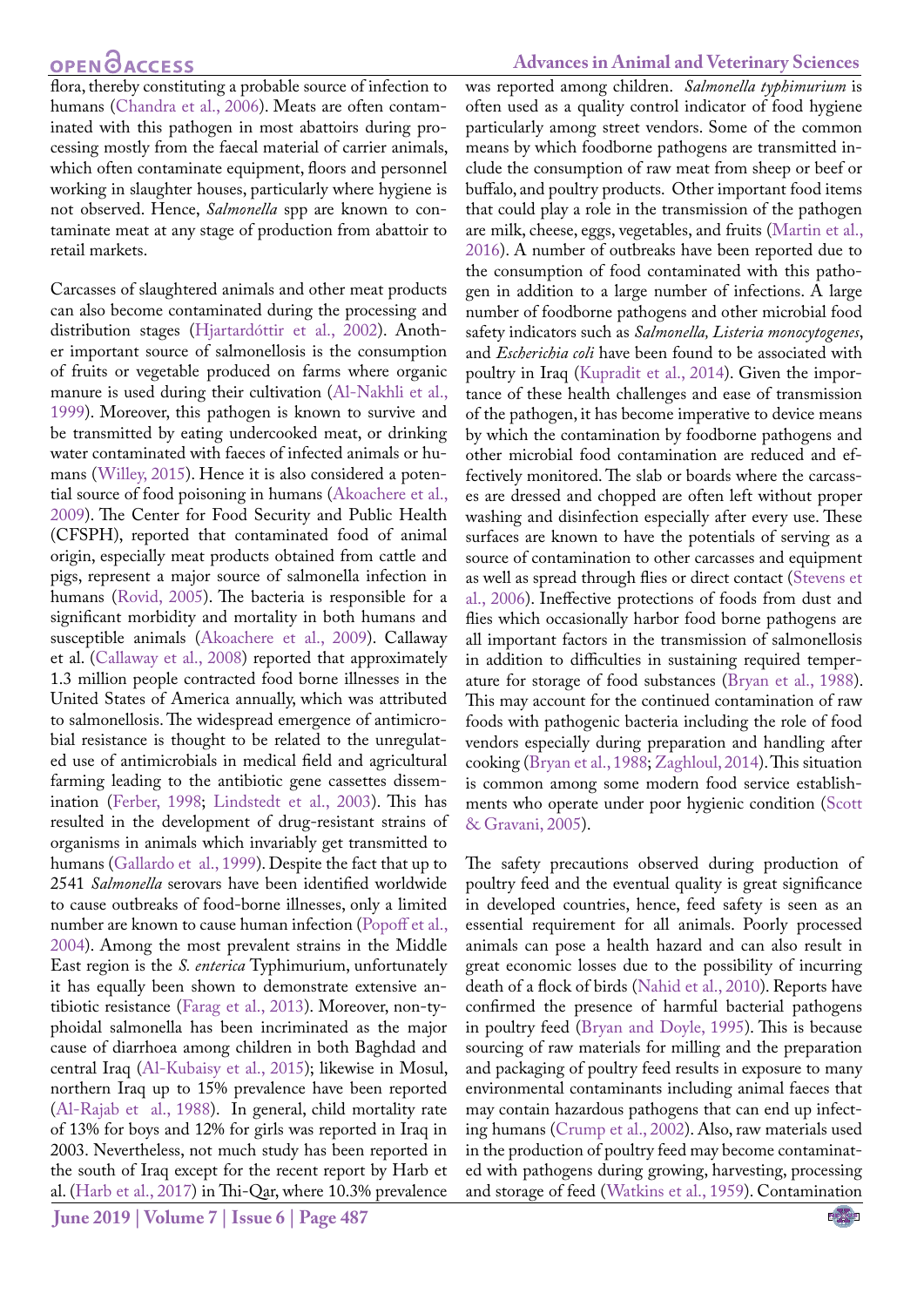## **OPEN GACCESS**

with pathogenic microorganisms can also occur during processing, handling, mixing of ingredients and exposing the raw materials and finished products. Therefore, poultry diseases and death can occur as a result of consumption of contaminated feed ([Rosemary et al, 2013\)](#page-6-19). Although poultry is considered the most important reservoir of *Salmonella* globally, the organism is greatly distributed in domestic and wild livestock population including reptiles and wild birds. In recent years, significant increases in salmonellosis have been noted in large meat producing animals including buffalo. Buffalo production is a major component of the livestock industry in many Asian countries, as it serves as an important source of good quality meat, milk and farmyard manure ([Singh et al., 2010\)](#page-6-20). The buffalo is also recognized as the world second most important milk producing species ([Bhatti et al., 2009](#page-5-20)). Salmonellosis is a bacterial disease with a rising prevalence in the cattle industry as well. It is most common in dairy calves but can also affect adult dairy cows and beef cattle. The disease has a serious economic impact on the cattle industry worldwide, usually resulting from the deaths of livestock, treatment costs, abortion and reduced production ([Bryan & Doyle,](#page-5-18) [1995\)](#page-5-18). The most common source of transmission is faecal contamination of feed and water from infected cattle to naïve cattle. Other modes of transmission are contaminated milk, contaminated processed feeds, and improperly cleaned calf-feeding equipment and the disease is more problematic because infected animals may shed the organism in their faeces without showing any clinical signs of disease ([Martelli & Davies, 2012](#page-6-21)).

#### **Incidence of Salmonellosis in Iraq**

Iraq has experienced a long period of social unrest dating back to early 1990s and this has resulted in significant population displacement as well as deterioration of health care services ([WHO, 2014\)](#page-7-2). These conflicts have potentials to undermine meaningful socioeconomic development leading to the dilapidation of national infrastructure that ultimately end in a complex situation and humanitarian crisis (Webster, 2014). In many of the affected areas, the health infrastructure and access to health services have been disrupted as a result of the conflict. Notable among the affected and security-compromised governorates are Anbar, Diyala, Kirkuk, Ninewa and Salah-al Din whose health facilities have been damaged by bombing ([WHO,](#page-7-2) [2014\)](#page-7-2). Unfortunately, with the present population in Iraq projected to triple in the near future, this could spell mayhem in terms of public health risk and outbreaks of highly infectious diseases like salmonellosis which traditionally thrives under this kind of situations. Despite efforts to address health issues, the incidence of diarrheal disease has peaked as well as several outbreaks of typhoid fever and cholera recorded especially in southern Al-Basra province (Popoff et al., 2004). Some of the most common cause of diarrhoea in Iraq are; Norovirus, Shigella spp., Campylo-

**June 2019 | Volume 7 | Issue 6 | Page 488**

#### **Advances in Animal and Veterinary Sciences**

bacter, Salmonella spp. and enterotoxigenic *Eschericia coli* (Popoff et al., 2004). Moreover, the majority of diarrhoeal diseases were recorded among children under 5 years old and the situation is further complicated by apparent difficulty and inability to diagnose these disease entities, mainly due to damage or theft of laboratory equipment ([Martin et al., 2016\)](#page-6-14). The incidence of typhoid fever has invariably been at a high level since the beginning of the 1990's (Ala'din, 2004). In 2001, up to 21,356 cases of the disease were diagnosed in the whole country. Furthermore, the death rate as a result of typhoid fever is equally high and has reached the level of 10-20% (Ala'din, 2004).. This has been the effect of insufficient access to primary as well as specialized medical services and the impossibility of fast and accurate treatment ([WHO 2018\)](#page-7-0).

The prevalence of salmonellosis varies from region to region across Iraq and its neighboring countries as revealed by recent studies where 3% and 34% were reported in Egypt and Saudi Arabia [\(Moosavy et al., 2015](#page-6-22)) Epidemiological evidence suggests that there is a direct correlation between contamination of poultry and poultry products with s*almonella* and the occurrence of the disease in humans [\(Kimura](#page-6-4)  [et al., 2004](#page-6-4)). Many human cases of infections with *S. enteritidis* has followed consumption or contact with eggs and egg products while *S. typhimurium* infections are mostly attributed to other domestic animal species like cattle and poultry meat, as well as environmental contamination with companion animals or infected birds [\(Kimura et al.,](#page-6-4)  [2004](#page-6-4)). Due to the popularity of these food sources in the region and potential of fomites and carrier animal transmission, the continued persistence of the disease in countries neighboring Iraq such as Iran, Saudi Arabia, Syria and Yemen constitute a significant source of infection to the Iraqi communities ([Moosavy et al., 2015](#page-6-22)). This is even more so considering the humanitarian crises affecting the region, which has resulted in migrations across the region.

### **Conclusion**

A number of incidents in humans as well as different levels of prevalence have been reported among animal species or food materials. In each case, the reported incidence or prevalence was proportionate with either poor healthcare services, immune suppression or poor diagnostic capabilities. Emphasis was also made on the potential role of animal reservoirs as a persistent source of the pathogen to humans and other susceptible animal species. Determination of the actual burden of typhoid fever is important for several reasons; including the fact that the disease is more common among young children and young individuals who constitute the majority of the workforce which is worrisome. Secondly, surveillance for the disease could provide concerned authorities with first-hand information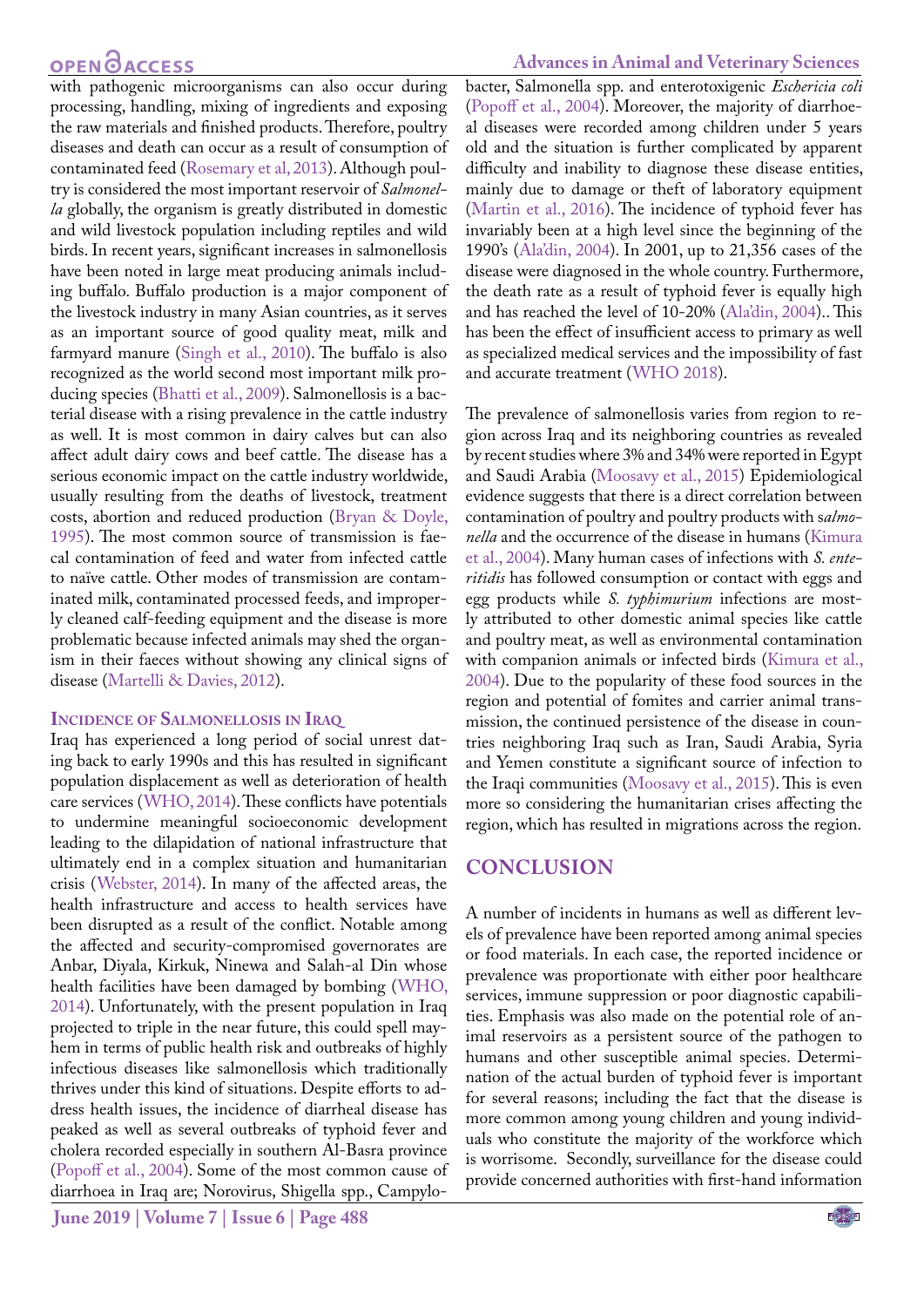# **OPEN**OACCESS

<span id="page-5-18"></span>**Advances in Animal and Veterinary Sciences**

that will help integrate these surveillance programs and implementation of preventive and control measures for other diseases as well.

### **Acknowledgements**

The authors wish to acknowledge the efforts and contribution of Dr. Nasiru Suleiman for his critical review of the manuscript draft.

### **Conflict of interest**

The authors declare that they have no conflict of interests.

### **Authors Contribution**

NA and GB conceived and conducted extensive literature search. HY, AM, RAH, and RAM assisted with other lieterature materials. LTTL, NZU, BS and AS conducted review of the manuscript and contributed in refining the ideas. All authors reviewed the draft manuscript before submission. All authors read and approved the final manuscript.

### **References**

- <span id="page-5-7"></span>• Abdulrahman Yousif A, Al-Hashimi D (2014). Distribution of salmonella species in buffaloes in some Middle Governorates of Iraq. Buff. Bull. 33(3).
- <span id="page-5-11"></span>• Akoachere JFTK, Tanih NF, Ndip LM, Ndip RN (2009). Phenotypic characterization of Salmonella typhimurium isolates from food-animals and abattoir drains in Buea, Cameroon. J. Health Populat. Nutri. *27*(5): 612–618.
- <span id="page-5-16"></span>• Al-Kubaisy W, Badre A Al, Al-Naggar RA, NI NS (2015). Epidemiological study of bloody diarrhoea among children in baghdad in Iraq. Int. Archiv. Med. 8: 1755-7682.
- <span id="page-5-10"></span>• Al-Nakhli HM, al-Ogaily ZH, Nassar TJ (1999). Representative Salmonella serovars isolated from poultry and poultry environments in Saudi Arabia. Rev. Scient. et Techn. (Int. Office Epizoot.). 18(3): 700–709.
- <span id="page-5-17"></span>• Al-Rajab WJ, Abdullah BA, Shareef AY (1988). Salmonella responsible for infantile gastroenteritis in Mosul, Iraq. J. Trop. Med. Hyg. 91(6): 315–318.
- • Ala'din Alwan (2004). Health in Iraq: The Current Situation, Our Vision for the Future and Areas of Work. Retrieved from [https://www.who.int/hac/crises/irq/background/Iraq\\_](https://www.who.int/hac/crises/irq/background/Iraq_Health_in_Iraq_second_edition.pdf ) [Health\\_in\\_Iraq\\_second\\_edition.pdf](https://www.who.int/hac/crises/irq/background/Iraq_Health_in_Iraq_second_edition.pdf )
- <span id="page-5-1"></span>• Bailey JS, Cosby DE (2003). Detection of Salmonella from chicken rinses and chicken hot dogs with the automated BAX PCR system. J. Food Protect. 66(11): 2138–2140. [https://doi.org/10.4315/0362-028X-66.11.2138](https://doi.org/10.4315/0362-028X-66.11.2138 )
- <span id="page-5-4"></span>• Betsy B (2012). Understanding the Public Health Significance of Salmonella. 65th 2 Annual Reciprocal Meat Conference. American Meat Sci. Assoc.
- <span id="page-5-20"></span>• Bhatti JA, Younas M, Abdullah M, Babar ME, Nawaz H (2009). Feed intake, weight gain and haematology in nili-ravi buffalo heifers fed on mott grass and berseem fodder substituted with saltbush (*Atriplex amnicola*). Pak. Vet. J. 29(3): 133–137.
- • Bryan FL, Doyle MP (1995). Health Risks and Consequences of Salmonella and Campylobacter jejuni in Raw Poultry. J. Food Protect. 58(3): 326–344. [https://doi.org/10.4315/0362-](https://doi.org/10.4315/0362-028X-58.3.326 ) [028X-58.3.326](https://doi.org/10.4315/0362-028X-58.3.326 )
- • Bryan FL, Michanie SC, Alvarez P, Paniagua A (1988). Critical Control Points of Street-Vended Foods in the Dominican Republic. J. Food Protect. 51(5): 373–383. [https://doi.](https://doi.org/10.4315/0362-028X-51.5.373 ) [org/10.4315/0362-028X-51.5.373](https://doi.org/10.4315/0362-028X-51.5.373 )
- <span id="page-5-12"></span>• Callaway TR, Edrington TS, Anderson RC, Byrd, J. A., & Nisbet, D. J. (2008). Gastrointestinal microbial ecology and the safety of our food supply as related to Salmonella1,2. J. Anim. Sci. 86 (suppl\_14), E163–E172.
- <span id="page-5-9"></span>• Chandra M, Singh BR, Shankar H, Agarwal M, Agrawal RK, Sharma G, Babu N (2006). Study on prevalence of Salmonella infection in goats. Small Rumin. Res. 65(1–2): 24–30. [https://doi.org/10.1016/j.smallrumres.2005.05.030](https://doi.org/10.1016/j.smallrumres.2005.05.030 )
- <span id="page-5-19"></span>• Crump JA, Griffin PM, Angulo FJ (2002). Bacterial Contamination of Animal Feed and Its Relationship to Human Foodborne Illness. Clin. Infect. Dis. 35(7): 859–865 [https://doi.org/10.1086/342885.](https://doi.org/10.1086/342885.  )
- <span id="page-5-2"></span>• Crump JA, Luby SP, Mintz ED (2004). The global burden of typhoid fever. Bullet. World Health Organiz. 82(5): 346– 353.
- <span id="page-5-3"></span>• Crump JA, Mintz ED (2010). Global trends in typhoid and paratyphoid Fever. Clinical Infectious Diseases : An Official Publication of the Infectious Diseases Society of America. 50(2): 241–246.
- • D'Aoust JY (1994). Salmonella and the international food trade. Int. J. Food Microbiol. 24(1–2): 11–31. [https://doi.](https://doi.org/10.1016/0168-1605(94)90103-1 ) [org/10.1016/0168-1605\(94\)90103-1](https://doi.org/10.1016/0168-1605(94)90103-1 )
- <span id="page-5-6"></span>• EFSA (2009). Quantitative estimation of the impact of setting a new target for the reduction of Salmonella in breeding hens of Gallus gallus. EFSA Journal. 7(4): 1036. [https://doi.](https://doi.org/10.2903/j.efsa.2009.1036 ) [org/10.2903/j.efsa.2009.1036](https://doi.org/10.2903/j.efsa.2009.1036 )
- <span id="page-5-5"></span>• Ezekiel CN, Olarinmoye AO, Oyinloye JMA, Olaoye OB, Edun AO (2011). Distribution, antibiogram and multidrug resistance in Enterobacteriaceae from commercial poultry feeds in Nigeria. African J. Microbiol. Res. 5(3): 294–301.
- <span id="page-5-15"></span>• Farag TH, Sur D, Biswas K, Kotloff KL, Levine MM, Zaidi AKM, Van Eijk AM (2013). Health care seeking for Childhood Diarrhea in Developing Countries: Evidence from Seven Sites in Africa and Asia. American J. Trop. Med. Hyg. 89(1\_Suppl). 3–12.
- <span id="page-5-13"></span>• Ferber D (1998). New hunt for the roots of resistance. Science (New York, N.Y.), 280(5360). 27. [https://doi.org/10.1126/](https://doi.org/10.1126/science.280.5360.27 ) [science.280.5360.27](https://doi.org/10.1126/science.280.5360.27 )
- <span id="page-5-0"></span>• Fluit AC (2005). Towards more virulent and antibiotic-resistant *Salmonella* ? FEMS Immunol. Med. Microbiol. 43(1): 1–11 [https://doi.org/10.1016/j.femsim.2004.10.007.](https://doi.org/10.1016/j.femsim.2004.10.007.  )
- <span id="page-5-8"></span>• Fufa Abunna, Debebe Ashenafi, Takele Beyene, Dinka Ayana BM, R Duguma (2017). Isolation, identification and antimicrobial susceptibility profiles of Salmonella isolates from dairy farms in and around Modjo town, Ethiopia. Ethiop. Vet. J. 21(2): 92–108. [https://doi.org/10.4314/evj.](https://doi.org/10.4314/evj.v21i2.7 ) [v21i2.7](https://doi.org/10.4314/evj.v21i2.7 )
- <span id="page-5-14"></span>• Gallardo F, Marco F, Vila J, Ruiz J, Towner KJ (1999). Increase in incidence of resistance to ampicillin, chloramphenicol and trimethoprim in clinical isolates of Salmonella serotype Typhimurium with investigation of molecular epidemiology and mechanisms of resistance. J. Med. Microbiol. 48(4): 367–374. [https://doi.org/10.1099/00222615-48-4-367](https://doi.org/10.1099/00222615-48-4-367 )
- • Harb A, O'dea M, Hanan ZK, Abraham S, Habib I (2017). Prevalence, risk factors and antimicrobial resistance of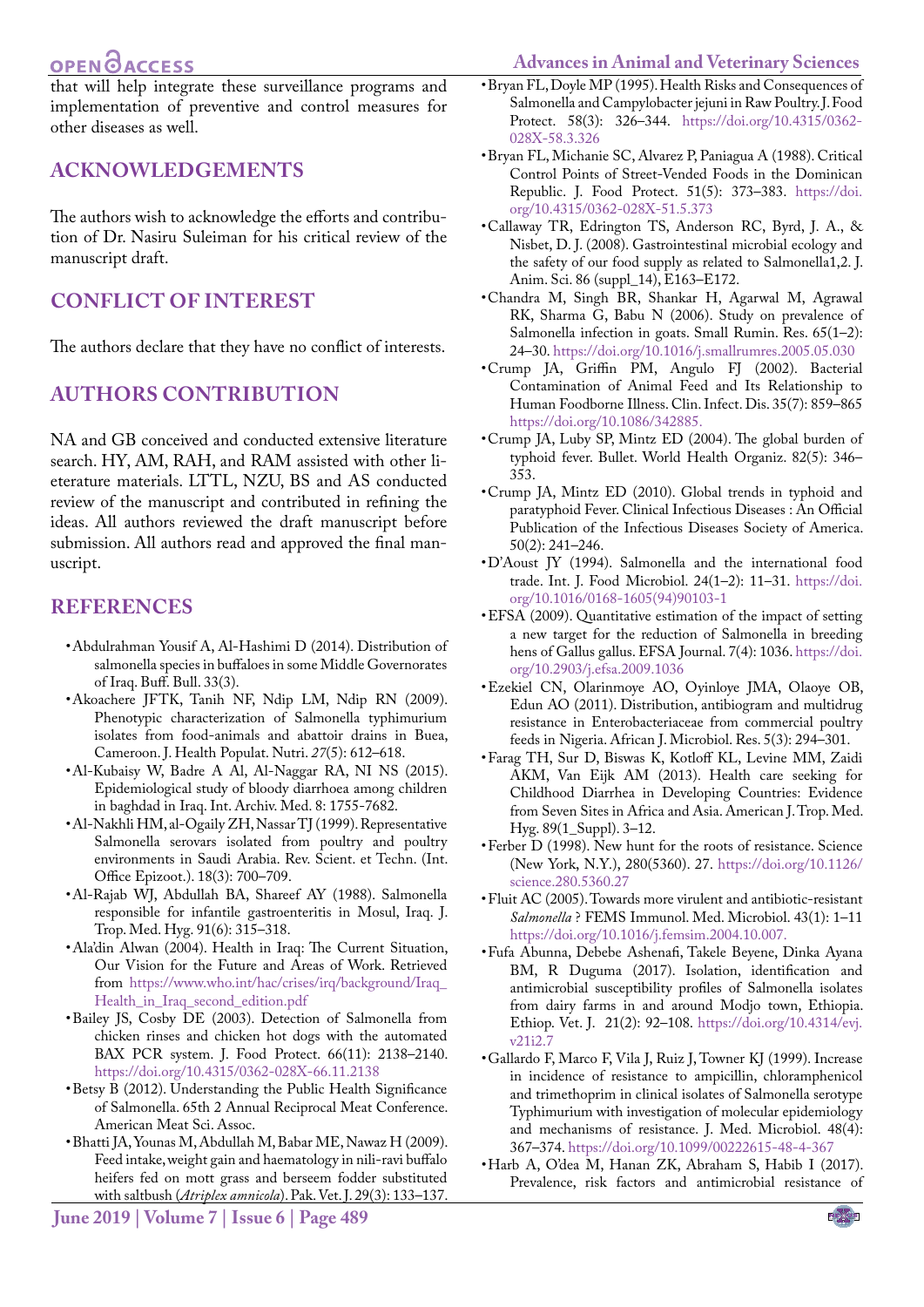#### **Advances in Animal and Veterinary Sciences**

## **OPEN**<sub>d</sub>

Salmonella diarrhoeal infection among children in Thi-Qar Governorate, Iraq. Epidemiol. Infect. 145(16): 3486–3496. [https://doi.org/10.1017/S0950268817002400](https://doi.org/10.1017/S0950268817002400  ) 

- <span id="page-6-0"></span>• Herikstad H, Motarjemi Y, Tauxe RV (2002). Salmonella surveillance: a global survey of public health serotyping. Epidemiol. Infect. 129(1): 1–8. [https://doi.org/10.1017/](https://doi.org/10.1017/S0950268802006842 ) [S0950268802006842](https://doi.org/10.1017/S0950268802006842 )
- • Hjartardóttir S, Gunnarsson E, Sigvaldadóttir J (2002). Salmonella in Sheep in Iceland. Acta Vet. Scandin. 43(1): 43 [https://doi.org/10.1186/1751-0147-43-43.](https://doi.org/10.1186/1751-0147-43-43.  )
- <span id="page-6-2"></span>• Kemal J (2014). A Review on the Public Health Importance of Bovine Salmonellosis. J. Vet. Sci. Technol. 05(02): 1–6. <https://doi.org/10.4172/2157-7579.1000175>
- <span id="page-6-4"></span>• Kimura AC, Reddy V, Marcus R, Cieslak PR, Mohle Boetani JC, Kassenborg HD, Emerging Infections Program FoodNet Working Group (2004). Chicken Consumption Is a Newly Identified Risk Factor for Sporadic *Salmonella enterica* Serotype Enteritidis Infections in the United States: A Case Control Study in FoodNet Sites. Clin. Infect. Dis. 38(s3): S244–S252.<https://doi.org/10.1086/381576>
- <span id="page-6-5"></span>• Kirk MD, Pires SM, Black RE, Caipo M, Crump JA, Devleesschauwer B, Angulo FJ (2015). World Health Organization Estimates of the Global and Regional Disease Burden of 22 Foodborne Bacterial, Protozoal, and Viral Diseases, 2010: A Data Synthesis. PLOS Med. 12(12): e100192[1. https://doi.org/10.1371/journal.pmed.1001940](https://doi.org/10.1371/journal.pmed.1001940)
- <span id="page-6-16"></span>• Kupradit C, Ruamkuson D, Rodtong S, Ketudat-Cairns M (2013). African Journal of Microbiology Research Novel multiplex polymerase chain reaction and an oligonucleotide array for specific detection of the dominant foodborne bacterial pathogens in chicken meat. *7*(24): 3085–3095.
- • Lindstedt BA, Heir E, Nygå Rd I, Kapperud G (2003). Characterization of class I integrons in clinical strains of Salmonella enterica subsp. enterica serovars Typhimurium and Enteritidis from Norwegian hospitals. J. Med. Microbiol. 52: 141–149. [https://doi.org/10.1099/jmm.0.04958-0](https://doi.org/10.1099/jmm.0.04958-0 )
- • Majowicz SE, Musto J, Scallan E, Angulo FJ, Kirk M, O'Brien SJ, International Collaboration on Enteric Disease "Burden of Illness" Studies (2010). The Global Burden of Nontyphoidal *Salmonella* Gastroenteritis. Clin. Infect. Dis. 50(6): 882–889 [https://doi.org/10.1086/650733.](https://doi.org/10.1086/650733.  )
- <span id="page-6-21"></span>• Martelli F, Davies RH (2012). Salmonella serovars isolated from table eggs: An overview. Food Res. Int. 45(2): 745–754. [https://doi.org/10.1016/j.foodres.2011.03.054](https://doi.org/10.1016/j.foodres.2011.03.054 )
- <span id="page-6-14"></span>• Martin JI, L D, GA, CA G, LO C (2016). Isolation and Antimicrobial Susceptibility of Salmonella Typhimurium and Salmonella Enteritidis in Fecal Samples from Animals. J. Antimicrob. Agents. 02(01): 1–6. [https://doi.](https://doi.org/10.4172/2472-1212.1000109 ) [org/10.4172/2472-1212.1000109](https://doi.org/10.4172/2472-1212.1000109 )
- <span id="page-6-22"></span>• Moosavy MH, Esmaeili S, Bagheri Amiri F, Mostafavi E, Zahraei Salehi T (2015). Detection of Salmonella spp in commercial eggs in Iran. Iranian J. Microbiol. 7(1): 50–54.
- <span id="page-6-11"></span>• Mushgil Zenad M, Talib Al-obaidi Q, Abdul-mohsen Altalibi M (2014). Prevalence of Salmonella species in stray cats in Mosul city, Iraq. Iraq. Online J. Anim. Feed Res. Scienceline/J. Online J. Anim. Feed Res. 4(5): 133–136.
- <span id="page-6-18"></span>• Nahid Taha Hanafi Ahmed B, A Saeed EM (2010). Bacterial Contamination<br>Khartoum State. h [http://khartoumspace.uofk.edu/](http://khartoumspace.uofk.edu/bitstream/handle/123456789/16753/Bacterial Contamination in Poultry Feed in Khartoum State.pdf?sequence=1&isAllowed=y ) bitstream/handle/123456789/16753/Bacterial [Contamination in Poultry Feed in Khartoum State.](http://khartoumspace.uofk.edu/bitstream/handle/123456789/16753/Bacterial Contamination in Poultry Feed in Khartoum State.pdf?sequence=1&isAllowed=y ) [pdf?sequence=1&isAllowed=y](http://khartoumspace.uofk.edu/bitstream/handle/123456789/16753/Bacterial Contamination in Poultry Feed in Khartoum State.pdf?sequence=1&isAllowed=y )

• Nguyen G, Abo-Samaha MI, Reddy G, Abdulrahma M, Samuel

T, Adesiyun A, Abdela W (2015). Improved Detection of Campylobacter jejuni, Listeria monocytogenes and Salmonella Typhimurium from Raw Meat Products Using Conventional and Newly Developed TaqMan Assays. Int. J. Poult. Sci. 14(7): 364–375.

- <span id="page-6-8"></span>• Noori TE, Alwan MJ (2016). www.ijarbs.com Volume 3, Issue 8 -2016 Isolation and Identification of Zoonotic Bacteria from Poultry Meat. Int. J. Adv. Res. Biol. Sci. 3(8): 57–66.
- • Popoff MY, Bockemühl J, Gheesling LL (2004). Supplement 2002 (no. 46) to the Kauffmann–White scheme. Res. Microbiol. 155(7): 568–570. [https://doi.org/10.1016/j.](https://doi.org/10.1016/j.resmic.2004.04.005 ) [resmic.2004.04.005](https://doi.org/10.1016/j.resmic.2004.04.005 )
- <span id="page-6-13"></span>• Roberts JA (2000). Economic aspects of food-borne outbreaks and their control. Brit. Med. Bullet. 56(1): 133–141. [https://](https://doi.org/10.1258/0007142001902842 ) [doi.org/10.1258/0007142001902842](https://doi.org/10.1258/0007142001902842 )
- <span id="page-6-19"></span>• Rosemary O, Gloria O, Obinne E (2013). Bacterial contaminants associated with commercial poultry feeds in Enugu Nigeria. Int. J. LifeSc. Bt Pharm. Res. Retrieved fro[m http://new.]( http://new.ijlbpr.com/jlbpradmin/upload/ijlbpr_51f15c787c67d.pdf ) [ijlbpr.com/jlbpradmin/upload/ijlbpr\\_51f15c787c67d.pdf]( http://new.ijlbpr.com/jlbpradmin/upload/ijlbpr_51f15c787c67d.pdf )
- <span id="page-6-15"></span>• Rovid Spickler A (2005). Salmonellosis. Iowa ty. Retrieved from [http://www.cfsph.iastate.edu/Factsheets/pdfs/](http://www.cfsph.iastate.edu/Factsheets/pdfs/nontyphoidal_salmonellosis.pdf ) [nontyphoidal\\_salmonellosis.pdf](http://www.cfsph.iastate.edu/Factsheets/pdfs/nontyphoidal_salmonellosis.pdf )
- <span id="page-6-9"></span>• Saikia P, Joshi SR (2010). Retail Market Poultry Meats of North-East India-A Microbiological Survey for Pathogenic Contaminants. Res. J. Microbiol. 5(1): 36–43. [https://doi.](https://doi.org/10.3923/jm.2010.36.43 ) [org/10.3923/jm.2010.36.43](https://doi.org/10.3923/jm.2010.36.43 )
- <span id="page-6-3"></span>• Salihu M, Garba B, Isah Y (2015). Evaluation of microbial contents of table eggs at retail outlets in Sokoto metropolis, Nigeria. Sokoto J. Vet. Sci. 13(1): 22–28.
- <span id="page-6-6"></span>• Scallan E, Hoekstra RM, Angulo FJ, Tauxe RV, Widdowson MA, Roy SL, Griffin PM (2011). Foodborne illness acquired in the United States--major pathogens. Emerg. Infect. Dis. 17(1): 7–15[. https://doi.org/10.3201/eid1701.P21101]( https://doi.org/10.3201/eid1701.P21101 )
- <span id="page-6-17"></span>• Scott DL, Gravani RB (2005). Food Service at Temporary Events and Casual Public Gatherings. In Food Safety Handbook (pp. 549–569). Hoboken, NJ, USA: John Wiley & Sons, Inc[. https://doi.org/10.1002/047172159X.ch28]( https://doi.org/10.1002/047172159X.ch28 )
- <span id="page-6-1"></span>• Sherrill Davison (2018). Overview of Salmonelloses in Poultry -Poultry - Veterinary Manual. Retrieved June 19, 2018, from [https://www.msdvetmanual.com/poultry/salmonelloses/](https://www.msdvetmanual.com/poultry/salmonelloses/overview-of-salmonelloses-in-poultry. ) [overview-of-salmonelloses-in-poultry.](https://www.msdvetmanual.com/poultry/salmonelloses/overview-of-salmonelloses-in-poultry. )
- <span id="page-6-20"></span>• Singh BR, Agarwal M, Chandra M, Verma M, Sharma G, Verma JC, Singh VP (2010). Plasmid profile and drug resistance pattern of zoonotic Salmonella isolates from Indian buffaloes. J. Infect. Develop. Count. 4(8): 477–483.
- <span id="page-6-12"></span>• Sockett PN, Roberts JA (1991). The social and economic impact of salmonellosis. A report of a national survey in England and Wales of laboratory-confirmed Salmonella infections. Epidemiol. Infect. 107(2): 335–347. [https://doi.](https://doi.org/10.1017/S0950268800048974 ) [org/10.1017/S0950268800048974](https://doi.org/10.1017/S0950268800048974 )
- • Stevens A, Kaboré Y, Perrier-Gros-Claude JD, Millemann Y, Brisabois A, Catteau M, Dufour B (2006). Prevalence and antibiotic-resistance of Salmonella isolated from beef sampled from the slaughterhouse and from retailers in Dakar (Senegal). Int. J. Food Microbiol. 110(2): 178–186. [https://doi.org/10.1016/j.ijfoodmicro.2006.04.018](https://doi.org/10.1016/j.ijfoodmicro.2006.04.018 )
- <span id="page-6-10"></span>• Su LH, Chiu CH, Chu C, Ou JT (2004). Antimicrobial Resistance in Nontyphoid Salmonella Serotypes: A Global Challenge. Clin. Infect. Dis. 39(4): 546–551. [https://doi.](https://doi.org/10.1086/422726 ) [org/10.1086/422726](https://doi.org/10.1086/422726 )
- <span id="page-6-7"></span>• UNICEF (2001). Evaluation of unicef emergency preparedness and early response in Iraq evaluation report evaluation office. Retrieved from [https://www.unicef.org/evaldatabase/files/](https://www.unicef.org/evaldatabase/files/Iraq_evaluation_FINAL_2006.pdf)